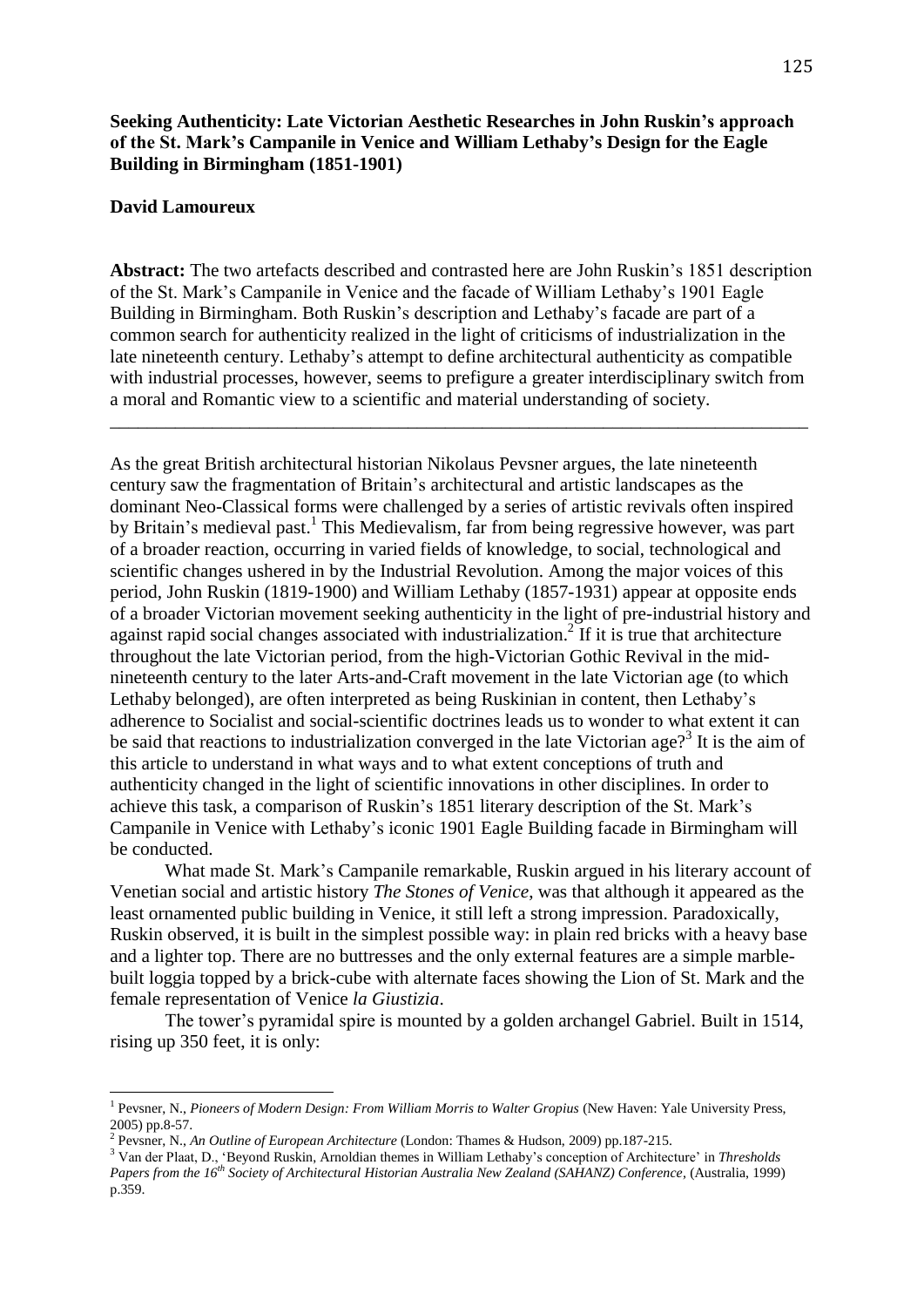one bold square mass of brickwork; double walls, with an ascending inclined plane between them, with apertures as small as possible and these only in necessary places, giving just the light required for ascending the stair or slope, not a ray more; and the weight of the whole relieved only by the double pilaster on the sides sustaining small arches at the top of the mass. 4

It appears 'severe and simple'. *<sup>5</sup>* But it was in comparison with contemporary bell-towers, Ruskin argued, that its architectural value became apparent. The later built neo-Gothic belltower of the United Free Church College of Scotland (UFCCS) constructed by modern methods in Edinburgh in 1858-9, is comparatively smaller, rising at 121 feet, built in stone and yet appears incapable of standing without two huge buttresses on each angle. Unlike St. Mark's Campanile, it has no visible roof but still has four ornamental pinnacles and its base appears lighter than its top.

What the tower was built for, Ruskin concluded ironically, remained:

a mystery to every beholder; for surely no studious inhabitants of its upper chambers will be conceived to be pursuing his employments by the light of the single chink on each side; and had it been intended for a belfry, the sound of its bells would have been as effectually prevented from getting out, as the light from getting in.<sup>6</sup>



Figure 1: John Ruskin's comparative drawing of the UFCCS's Belfry (positioned on the left) and the St. Mark's Campanile (positioned on the right). Photograph © David Lamoureux 2013 from Ruskin, J., *The Stones of Venice, Vol. 1: The Foundations* (London: G. Allen, 1905) p.207

 $\overline{a}$ <sup>4</sup>Ruskin, J., *The Stones of Venice, Vol. 1: The Foundations* (London: G. Allen, 1905) p.207

 $<sup>5</sup>$  idem.,</sup>

<sup>6</sup> ibid., p.208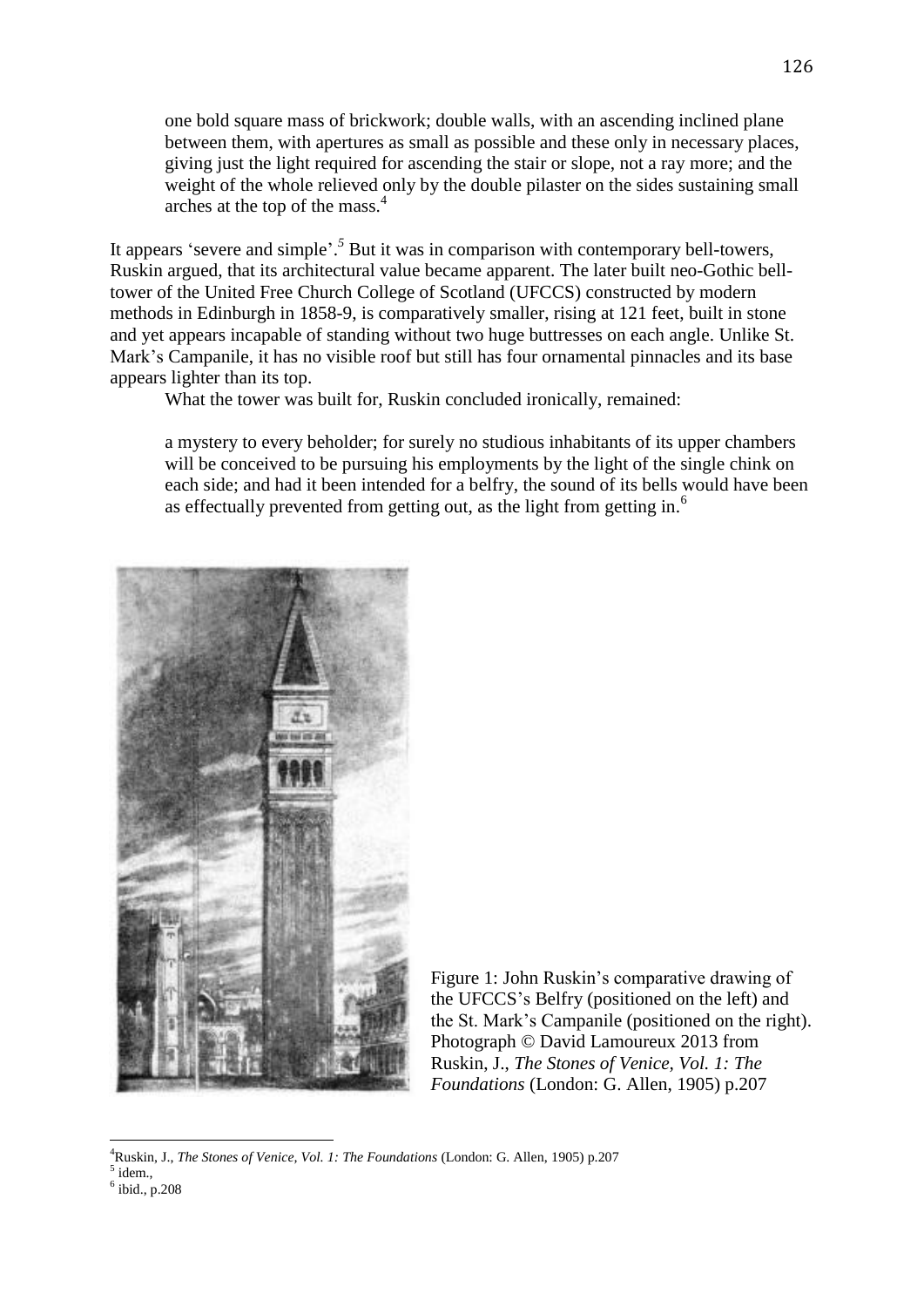Ruskin's interest in architecture and Venetian Gothic specifically must be placed in a broader context. Born in 1819, Ruskin witnessed anxiously Britain's industrialization. Growing and often chaotic urbanization, the spread of railways and factories and intensifying commercialism transformed Britain at an unequal pace breaking simultaneously with the quiet Georgian Picturesque ideals of the early nineteenth century. The steam-machine seemed to have had an impact on all aspects of life. Inspired by the traditionalist critique of Carlyle before him and the Romantic medieval epics of Sir Walter Scott in his youth, Ruskin believed that Britain had stepped on a perilous moral path. Growing consumerism and scientism were separating individuals from their communities, men from their faith, challenging the traditional organization of society. Like Venice before its fall, Britain was putting more faith in men and commerce than in faith and humility. Central to Ruskin is therefore the Romantic idea that 'it takes noble people to yield a noble culture'. <sup>7</sup> Aesthetic value relied not on style per se but on the moral organization of architectural elements.<sup>8</sup>

As the art historian D.E. Cosgrove observes, the determining influence of Ruskin's mother, 'a fanatical Scottish Protestant of Evangelical faith<sup>39</sup>, during his upbringing would impact his entire life. Central to Evangelism is the idea that the Bible does not contain only literal truth but also hidden meanings. Similarly, the arts for Ruskin contained symbolic meanings and attentive aesthetical readings could therefore reveal greater truths about society's morality. The Renaissance, for instance, he argued, engendered moral decadence in Venice as it brought luxurious opulence into churches. Similarly, Neoclassicism engendered political radicalism in Europe as it brought the obsessive rationalism, agnosticism and individualism of the Enlightenment's philosophical programme alongside Graeco-Roman taste. Victorian rapid industrialization, Ruskin feared, prefigured nothing else but an imminent moral and thus societal decay.<sup>10</sup> His contemporaries' ill-informed attempts to revive medieval architecture, exemplified by the UFCCS's Belfry with its useless buttresses and pinnacles, demonstrated nothing else but vain and commercial artificiality that characterized this new age obsessed by speed, profit and the cult of science.

The St. Mark's Campanile, despite its simplicity, represented Venice at its moral peak. It revealed the honest attempt of hard-working men to build, with simple means, an incomparable piece of architecture to glorify God. It certainly had gold and marble but, unlike Renaissance buildings, only in small quantities and only to enhance the buildings most sacred elements: the loggia where the liturgical bells are located and the statue of the Angel Gabriel. It was perhaps not as geometrically perfect as a Neoclassical building, it did not try to hide construction traits from the building's apparent design, but it remained much more revealing about humanity's true imperfect nature. This was the mark of civilization's honesty and grandeur. It was only when buildings conformed to their 'vernacular' environment, using local materials and inscribing themselves in local narratives recalling hard work, humility and sacrifice that they would appear organically embedded in their local community and morally authentic.

It was not until a building:

has been entrusted with the fame, and hallowed by the deeds of men, till its walls have been witnesses of suffering, and its pillars rise out of the shadows of death, that its

 $\overline{\phantom{a}}$ 

<sup>7</sup> Baljon, C.J., 'Interpreting Ruskin: The Argument of the Seven Lamps of Architecture and the Stones of Venice' in *The Journal of Aesthetic and Art Criticism*, Vol. 55, No. 4 (Autumn, 1997) p.412 8 ibid., pp.401-406

<sup>9</sup> Cosgrove, D.E., 'John Ruskin and the Geographical Imagination' in *Geographical Review*, Vol. 69, No. 1, (January 1979) p.46

 $10$  idem.,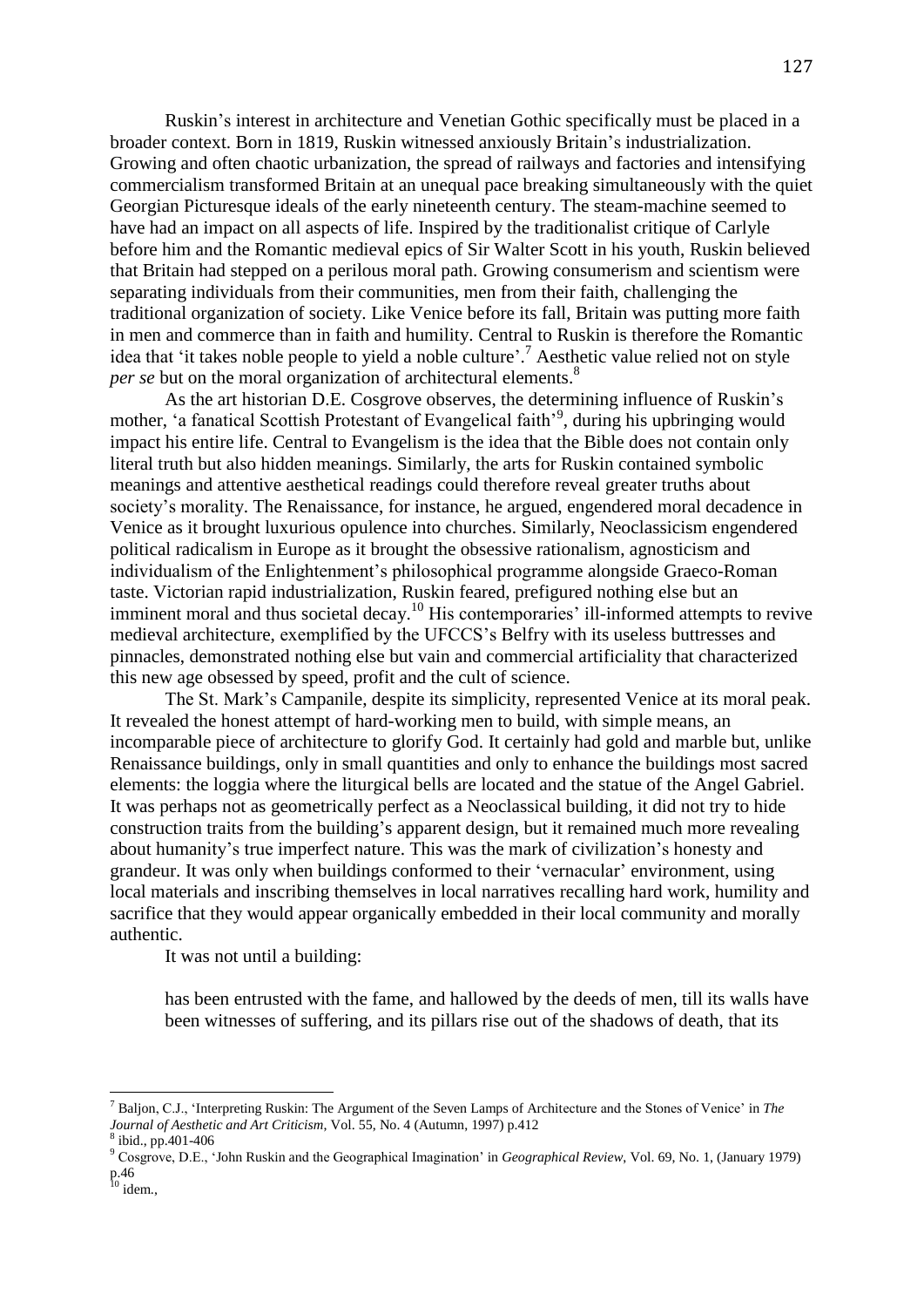existence, more lasting as it is than that of the natural objects of the world around it, can be gifted with even so much as these possess, of language and of life.<sup>11</sup>

By the late Victorian era, this industrialization of minds that Ruskin so feared seemed nevertheless to have gained new grounds. As the leading nineteenth-century Socialist Beatrice Webb claimed: Victorian scientists

were the leading British intellectuals […] it was they who stood out as men of genius [...] who were routing the theologians, confounding the mystics, imposing their theories on the philosophers, their inventions on capitalists, and their discoveries on medical men; whilst they were at the same time snubbing the artists, ignoring the poets, and even casting doubts on the capacity of politicians.<sup>12</sup>

Britain had entered the second phase of its industrial revolution and scientific knowledge now extended into all domains of life. Darwin's *On the Origin of Species* (1852) highlighted the common evolutionary roots of mankind. Frazer's *The Golden Bough* (1890) discussed religion as a universal and scientific anthropological phenomenon rather than a theological one. In linguistics, Saussure analysed the common scientific structures of human languages. In politics, the Socialist writings of Marx and Engels sought to offer a universal scientific model to achieve social progress.<sup>13</sup> Never before, had abstract science so widely been applied to the whole life of man.

In the arts, nevertheless, Ruskin had had a particularly strong impact on young artists who similarly sought to revive medieval aesthetics in opposition to what they perceived as the great formalism and growing scientific historicism of classical painting. They would ultimately organize as the Pre-Raphaelite Brotherhood (PRB). His combination of an aesthetic yearning for the past with an intensely modern, mid-nineteenth century political critique of industrialization's moral effects on society enabled them to connect their medieval aesthetics with the radical Socialist movement growing among continental artists<sup>14</sup>. In fact, as the art historian Tim Barringer observes, the idea of a necessary relationship between the modern artist and political radicalism started to be promoted in France in the late 1840s by the Realist painter Gustave Courbet (1819-77), a contemporary of the Pre-Raphaelites and leader of Paris's revolutionary Socialist Commune in 1871.<sup>15</sup>

It was the young British designer William Morris who, though not a direct member of the PRB, would have the most marked influence in this attempt to link medievalism with a Socialist critique of industrialization. Influenced by the PRB in his youth, Morris's ambition was to revive the medieval mindset, not its spiritual legacy, but rather the economic organization of medieval artisan guilds and craftsmen transmitting their skills and knowledge with pride to worthy apprentices. He agreed with Ruskin that bad practices resulted from the industrialization of minds. Nevertheless, equally inspired by Socialist discourses, Morris saw the source of society's problem not in industrialization itself but in the politico-economic organization of production. His medieval aesthetic was Socialist, practical and intended to restore beauty and pride to workers' lives by changing the material conditions of industrial work. The steam-machine *per se* was not responsible for the development of inhumane working conditions. On the contrary, it offered new possibilities to help alleviate hardship in manual labour. Nevertheless, machines were to assist workers in their creative tasks and not

 $\overline{a}$ 

<sup>11</sup> Ruskin, J., *The Seven Lamps of Architecture* (Orpington: G. Allen, 1880) p.187

<sup>12</sup> Webb, B., *My Apprenticeship* (London: Green, 1926) pp.126-127

<sup>&</sup>lt;sup>13</sup> Houghton, W. E., *The Victorian Frame of Mind: 1830-1870* (New Haven: Yale University Press, 1957) pp.33-36

<sup>14</sup> Barringer, T., *The Pre-Raphaelites* (London: Orion, 1998) pp. 13-14

 $15$  ibid., p.16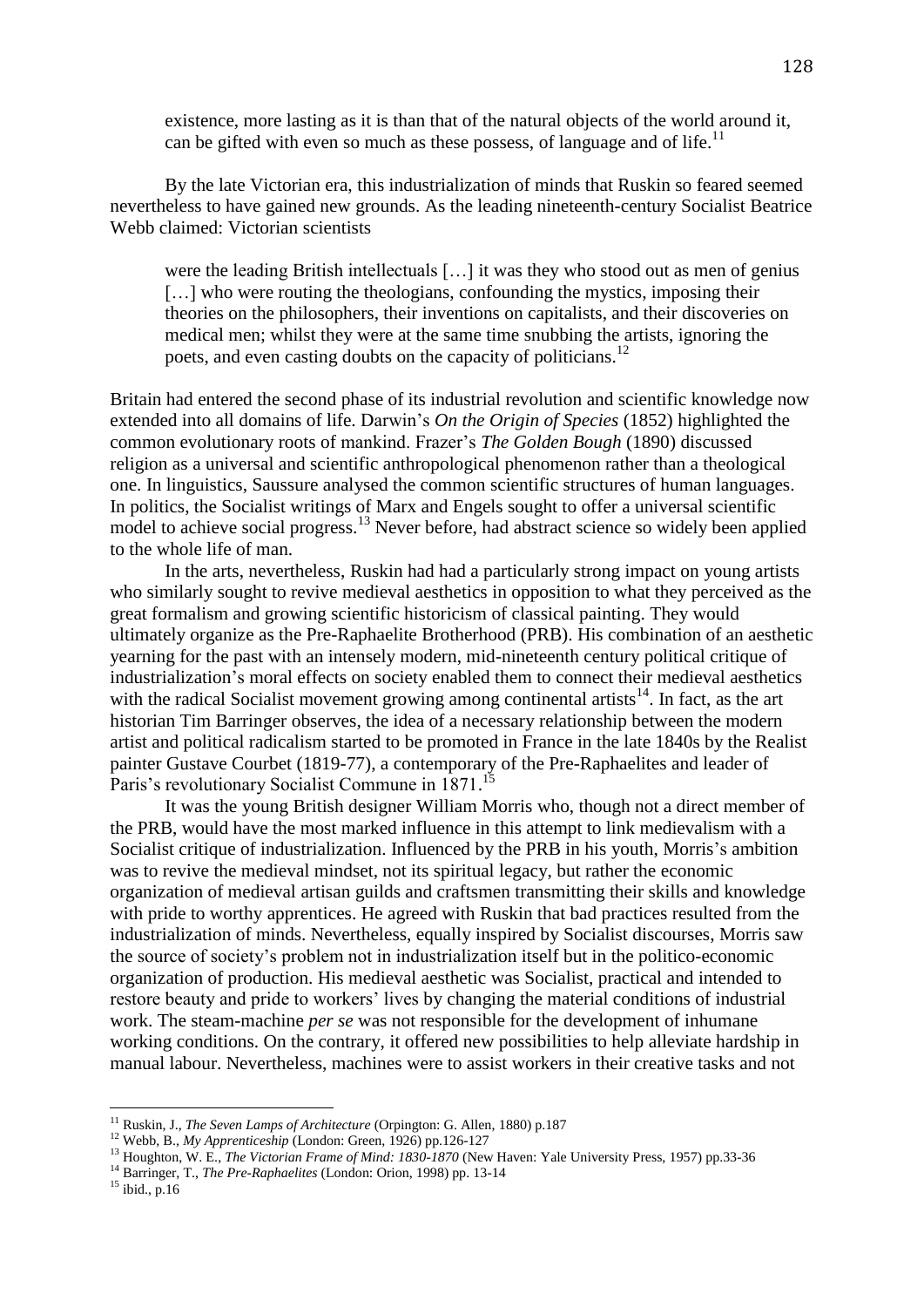imprison them in mechanical tasks. Creative freedom was the key to social happiness.<sup>16</sup> Morris's theories quickly became the core intellectual base of a broader aesthetic movement better known as the Arts-and-Craft. Among those who shared his theories, William Lethaby would perhaps become one of its most influential representatives in architecture.

Lethaby, whom Pevsner would later describe as a precursor of British architectural Modernism<sup>17</sup> was certainly influenced by Ruskin too. He agreed that aesthetic authenticity could only be defined through an understanding of the implicit ethical principles behind the process of making. His ethical considerations, however, were those of an Arts-and-Craft member. Architectural authenticity, Lethaby argued recalling Morris's practical Socialism, was revealed in the symbolic artistic work of free craftsmen. Industries had taken over their economic role as producers of basic consumer goods. But they had not taken over their traditional social role. On the contrary, now that the physical act of production could be achieved by machines, craftsmen could become again what they had been in pre-modern times: practical artists. The role of architects, for instance, could not be anymore that of individuals whose skills could merely solve technical difficulties linked to building. New materials had already solved many technical issues. Chemistry and engineering would most probably offer new practical solutions in the near future. The architect's role, Lethaby argued, was to bring art and creativity back to individual's daily life, to enable social catharsis.

From the earliest times, Lethaby observed, architects had employed known facts – the trees, the mountains, the sea – to express society's interrogations through their art. It was in this primitive and yet universal cosmological language that rested the authentic anthropological roots of architecture and the source of all architectural marvels, from the Egyptian Pyramids to Greek temples and Gothic Cathedrals. It is perhaps the facade of Lethaby's Eagle Insurance's Building on 112-114 Colmore Row in Birmingham that represents best his attempt to create a modern universal architectural cosmology. The Eagle Insurance Offices, built in 1901 in collaboration with the Birmingham architect Joseph Lancaster-Ball, in fact gave Lethaby relative freedom to design the facade on his own and according to his own architectural principles**.** The top section presents a panel of esotericlooking symbols which might be seen as a kind of heavenly ceiling. Waves of stone form a sky roof to this heaven and seem to touch the real sky. The carved eagle at the centre seems to represent a symbol universally associated with protection. Below the upper area is a cornice of alternating circular and triangular window heads, a reference to techniques popularly associated with religious architecture symbolizing the sky, heading three relatively unornamented floors. It is noteworthy that window glass, window bars and beaten metal doors are industrially processed. With no ornamentation or obvious reference to history, Colmore Row's lower central section appears as a different building, a revolutionary one, eliminating wall in favour of window, enshrined in the 'temporal' present and expressing new possibilities offered by industrial progress. This tripartite division thus appears as a symbolically primitive and yet technically modern architectural cosmology leading us from the technical possibilities of the present to the utopian dreams of our spiritual imagination.<sup>18</sup>

 $\overline{a}$ 

<sup>16</sup> Morris, W., *Art and Its Producers* (1884) © Courtesy of Marxist.org, accessed: 09 Jan. 2013 <http://www.marxists.org/archive/morris/works/1888/producer.htm>

<sup>17</sup> Pevsner, N., *An Enquiry into Industrial Art in England* (Cambridge: Cambridge University Press, 1937) p.200

<sup>&</sup>lt;sup>18</sup> Hart, V., 'William Richard Lethaby and the "Holy Spirit": A Reappraisal of the Eagle Insurance Company Building, Birmingham', *Architectural History*, Vol. 36 (1993) pp.149-154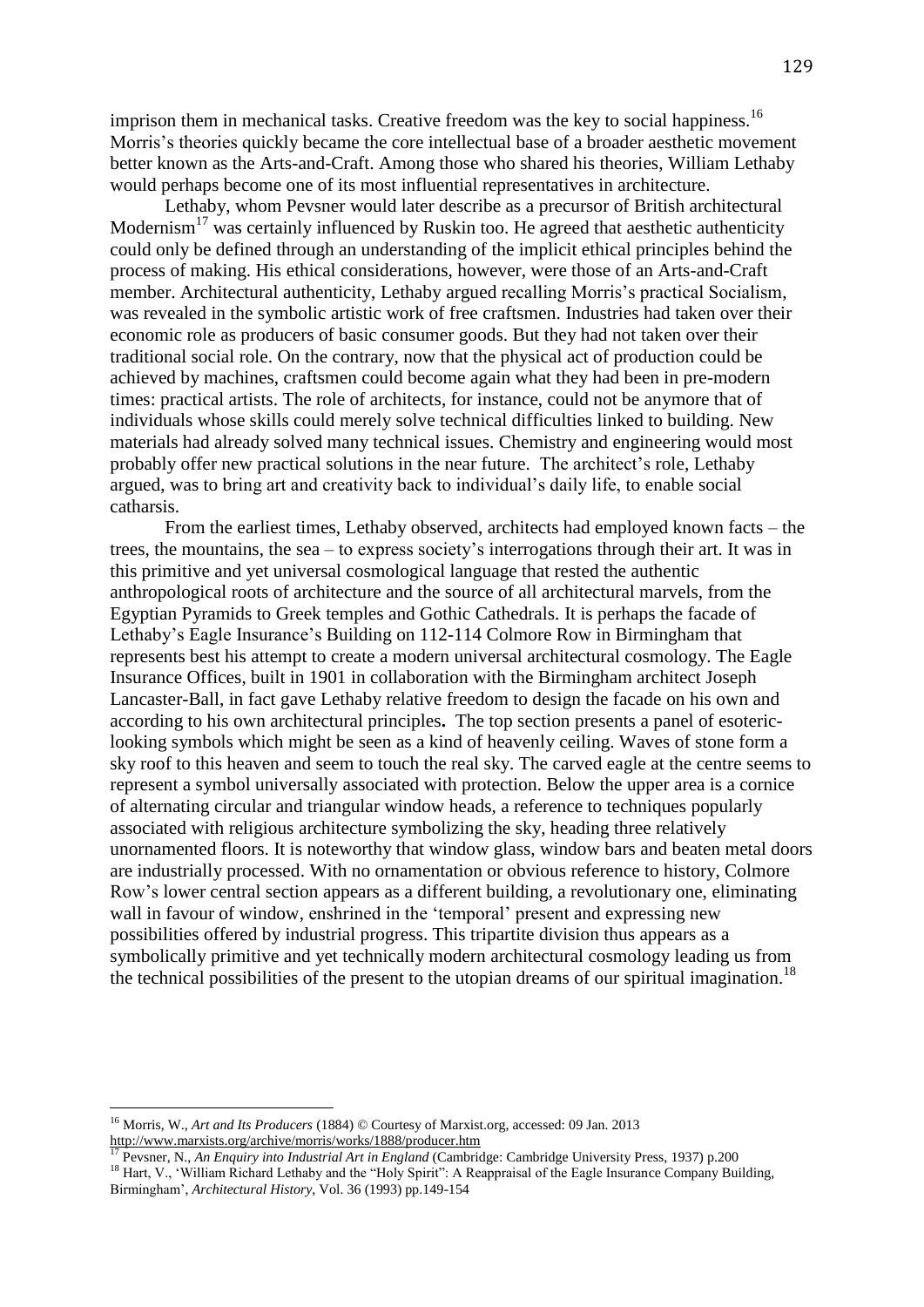



Lethaby's Eagle Building can be seen as an attempt to recover a form of universal architectural symbolism in the light of contemporary socio-anthropological analysis of symbols, religious myths and culture. <sup>19</sup> The building*,* Lethaby declared, 'has three stories – the earth, the air and the heavens'. <sup>20</sup> The Egyptians already 'compared the sky to the ceiling of an edifice, as did the old poet Job who described the cosmos as a vast box whose lid is the sky'.<sup>21</sup> Lethaby's idea of the known and the unknown parallels Ruskin's physical and moral. As Van der Plaat argues, Lethaby's architectural objective is to represent man's creative reworking of his physical environment in an attempt to explain what cannot be seen or experienced. Architecture is a transformation that has its origins in the inner resources of man be they rational or spiritual.<sup>22</sup> Lethaby's use of 'classical' circular and triangular window heads, for instance, exemplifies his attempt to uncover motifs associated in most cultures with symbolic representations of the sky and spiritual architecture. Rather than conforming to one vernacular style, he tries to create architectural authenticity through an eclectic form of architectural universalism informed by recent socio-scientific and historical discoveries. Authenticity was not confined to specific times. The use of industrially-processed metals and window glass for his Eagle House highlighted not a lack of creativity, but instead demonstrated man's ability to appropriate the means and material of his time to express universal and timeless themes. Morris's mark appears perhaps distinctively in this aspect of Lethaby's work as an architect seeking his inspiration through socio-scientific investigations, primarily interested by methodological and ethical outcomes rather than Romantic nostalgia.

- <sup>20</sup> Lethaby, W., *Architecture, Mysticism and Myth* (London: Architectural Press, 1974) p.16
- $21$  ibid., pp.367-368

 $\overline{\phantom{a}}$ 

<sup>&</sup>lt;sup>19</sup> Hart, V., 'William Richard Lethaby and the "Holy Spirit": A Reappraisal of the Eagle Insurance Company Building, Birmingham', *Architectural History*, Vol. 36 (1993) pp.149-154

<sup>&</sup>lt;sup>22</sup> Van der Plaat, D., 'Seeking a "Symbolism Comprehensible" to "the Great Majority of Spectators": William Lethaby's Architecture, Mysticism and Myth and Its Debt to Victorian Mythography' in *Architectural History*, Vol. 45 (2002) p.377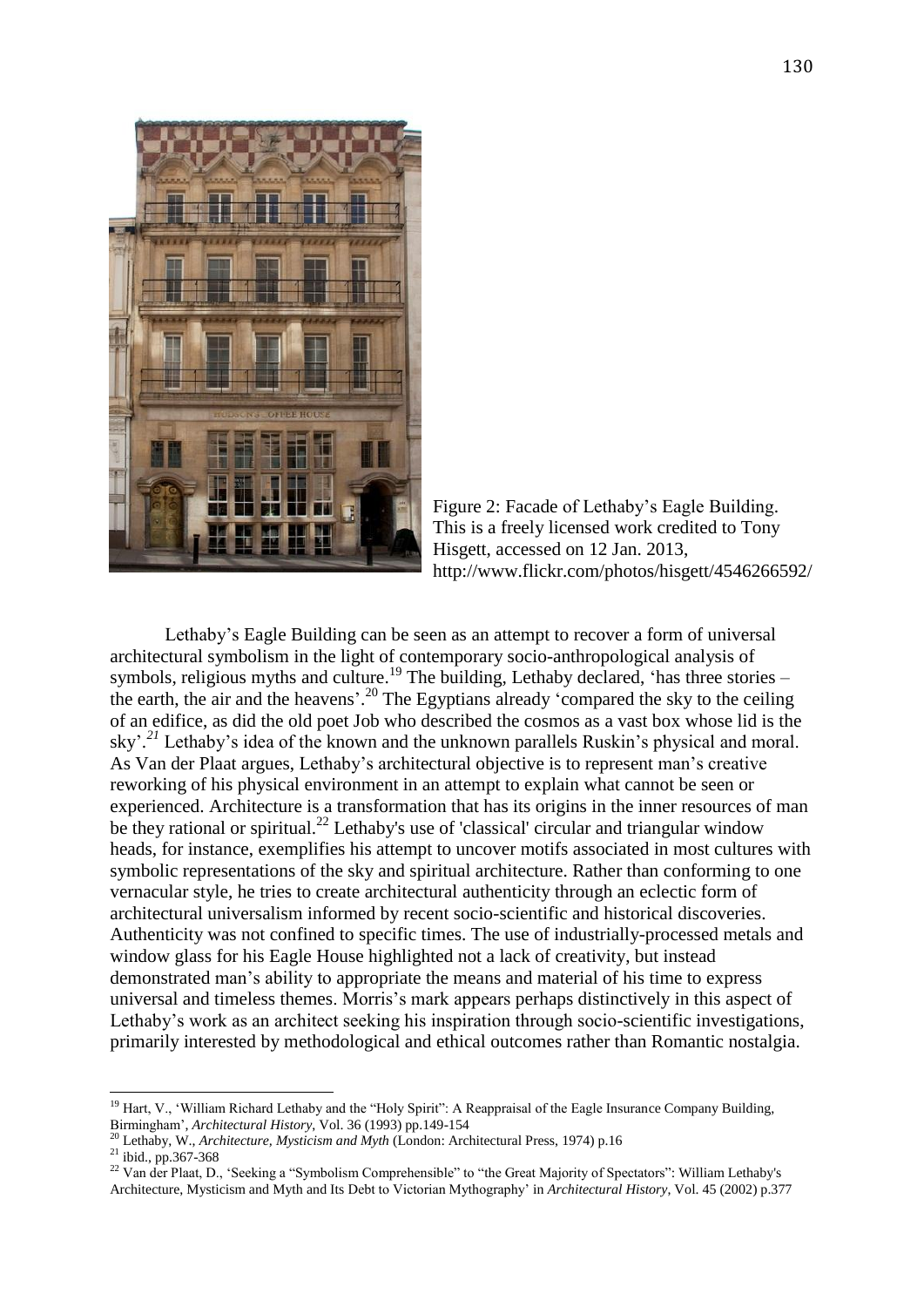Ruskin and Lethaby seem therefore to be presenting a contrasting, but not forcibly contradictory, understanding of authenticity. For Ruskin, authenticity is primarily the Romantic exemplification of an ideal relationship between the moral and the material: the spiritual and the historical body of a given society. Moral and aesthetic readings of history intertwined. Central to Ruskin is a conception of authenticity in diversity. That is, architectural truth is enshrined in specific histories, local and vernacular realities and narratives. Lethaby agreed that architecture encompassed a strong moral message claiming that 'the main thesis that the development of building practice and ideas of the world structure acted and reacted on one another I still believe to be sound'.<sup>23</sup> However, respect for historical narrative did not make a building more authentic. Eagle House's facade integrated well into Birmingham's landscape not because it respected the vernacular style of the city but because it tried to reproduce with modern means a type symbolism appealing to every audience.

Whilst Ruskin celebrated the vernacular authenticity of Venetian Gothic with the eyes of a mid-nineteenth century Romantic, Lethaby defended scientific truth and artistic freedom with the eyes of a Socialist and Arts-and-Craft member. His desire to adapt Ruskin's Romantic and moral aesthetic to a modern and scientific world parallels his ambition to reconcile science with art, industry with creative freedom, authenticity with universalism. It was the creative minds of free craftsmen seeking to answer greater questions through their arts that could help improve a society that was not dehumanized by moral impiety, but intellectually and physically degraded by unfair socioeconomic relationships. While the St. Mark's Campanile exemplified for Ruskin a societal form of moral honesty enshrined in local narratives, Lethaby's Colmore Row seems to have been an attempt to uncover an authentic universal and modern symbolism. Paralleling the development of criticism of industrialization Ruskin's 'vernacular' and Lethaby's 'universal' seem perhaps to illustrate a broader progressive interdisciplinary switch from a Romantic, culturally-subjective and moral to a scientific, universal and material conception of society and authenticity rather than a fundamental break.

In conclusion, both Ruskin and Lethaby define authenticity against what they perceive are the excesses of industrialization, moral in the first case, socio-economical in the second. However, by arguing that architectural authenticity must be evenly enclosed in the scientific present as it is in the past, Lethaby seems to moderate Ruskin's moral orthodoxy. Ruskin's mid-nineteenth century defence of vernacular aesthetic was embedded in a profound moralist critique of a Victorian society that he saw as being corrupted by intellectual scientism. In contrast, for Lethaby, an early-twentieth century architect, the moral aspect was always secondary to the practical, material one. Architectural authenticity was the product of both man's natural creative abilities and contemporary scientific discoveries and methods. In this, Lethaby departs from the dominating Ruskinian tradition to which he is also indebted. The Arts-and-Craft movement appears therefore as a transitional moment in British arts as both profoundly enshrined in the search for authenticity and open to scientific changes. In adapting Ruskin's medieval aesthetic to the late-nineteenth century Socialist discourse, Morris essentially elevated the craftsman to the status of an artist inserted in his epoch. In doing so, he enabled Lethaby to envisage architecture as a practical art integrated in technical innovations and in a modern scientific search for authentic forms of human expression. Rather than a fundamental break, understanding of authenticity in the arts for Ruskin and in architecture for Lethaby seems to have essentially prefigured a greater switch from a moral and Romantic to a scientific and material understanding of society and history.

 $\overline{\phantom{a}}$ 

<sup>23</sup> Lethaby, W., 'Architecture, Nature and Magic', *The Builder*, No. 124 to 135 (1928-9) p.15